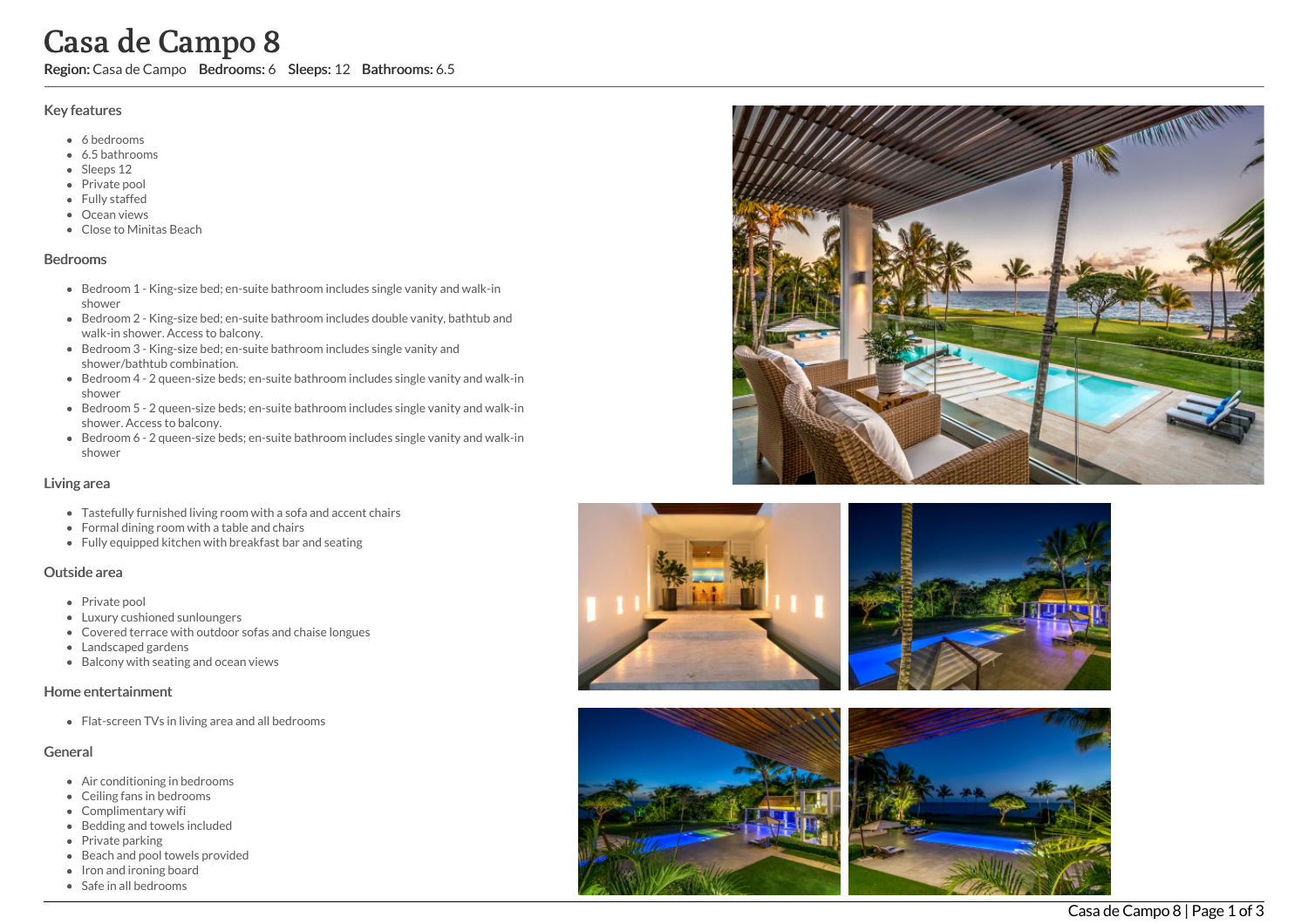- Staff
	- Housekeeper
	- Cook
	- Waiter
	- Manager

## Resort amenities

- Golf course
- Tennis court
- Equestrian center
- Fitness center
- Mandatory daily resort fee required when staying at this villa \$25/ adult (15 years of age and older), \$12/child (between 4-12 years old), children 4 and younger are free. Guests must register and pay on-site.